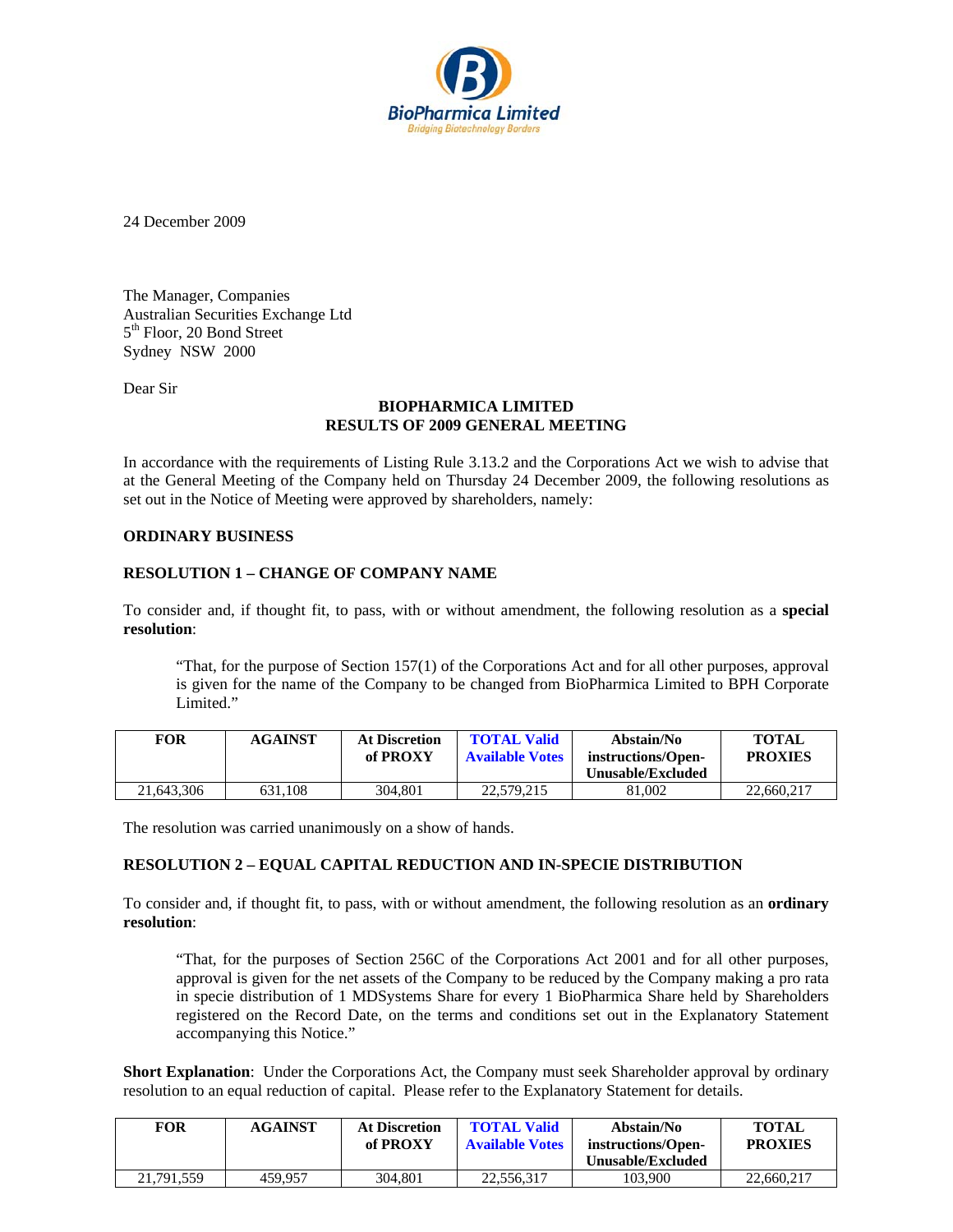The resolution was carried unanimously on a show of hands

# **RESOLUTION 3 – ACQUISITION OF A SUBSTANTIAL ASSET – ADVENT ENERGY INVESTMENT**

To consider and, if thought fit, to pass, with or without amendment, the following resolution as an **ordinary resolution:** 

"That, for the purposes of ASX Listing Rules 10.1 and 11.1.2 and for all other purposes, approval is given for the Company to enter into an exclusive option deed to subscribe for up to \$14 million worth of ordinary, fully paid shares in the capital of Advent Energy, a public unlisted entity."

**Voting Exclusion**: The Company will disregard any votes cast on this resolution by a party to the transaction and a person who may obtain a benefit, except a benefit solely in the capacity of a security holder, if the Resolution is passed and any associates of those persons.

**Independent Expert's Report:** Shareholders should carefully consider the Independent Expert's Report prepared by MGI for the purposes of the Shareholder approval required pursuant to ASX Listing Rule 10.1 which comments on the fairness and reasonableness of the transaction to the non-associated Shareholders in the Company and concludes that the proposed transaction is **fair and reasonable**.

| FOR        | <b>AGAINST</b> | <b>At Discretion</b><br>of PROXY | <b>TOTAL Valid</b><br><b>Available Votes</b> | Abstain/No<br>instructions/Open-<br>Unusable/Excluded | <b>TOTAL</b><br><b>PROXIES</b> |
|------------|----------------|----------------------------------|----------------------------------------------|-------------------------------------------------------|--------------------------------|
| 21,751,708 | 583,708        | 8.151                            | 22,342,867                                   | 317.350                                               | 22,660,217                     |

The resolution was carried unanimously on a show of hands

# **RESOLUTION 4 – SHARE AND OPTION PLACEMENT**

To consider and, if thought fit, to pass, with or without amendment, the following resolution as an **ordinary resolution:** 

"That, for the purposes of ASX Listing Rule 7.1 and for all other purposes, approval is given for the Company to allot and issue up to 95,982,330 Shares together with up to 95,982,330 free attaching Options on the terms set out in the Explanatory Statement accompanying this Notice."

**Short Explanation:** Under Listing Rule 7.1, the Company may issue up to 15% of its ordinary share capital in any 12 month rolling period without Shareholder approval. By obtaining the prior approval of Shareholders for the issue of securities proposed under this Resolution, the Company retains the flexibility to make future issues of securities up to that threshold. Please refer to the Explanatory Statement for details.

**Voting Exclusion**: The Company will disregard any votes cast on this resolution by any person who may participate in the proposed issue and a person who may obtain a benefit, except a benefit solely in the capacity of a security holder, if the Resolution is passed and any associates of those persons.

| <b>FOR</b> | <b>AGAINST</b> | <b>At Discretion</b><br>of PROXY | <b>TOTAL Valid</b><br><b>Available Votes</b> | Abstain/No<br>instructions/Open-<br>Unusable/Excluded | <b>TOTAL</b><br><b>PROXIES</b> |
|------------|----------------|----------------------------------|----------------------------------------------|-------------------------------------------------------|--------------------------------|
| 21,551,008 | 783.708        | 8.151                            | 22,342,867                                   | 317.350                                               | 22,660,217                     |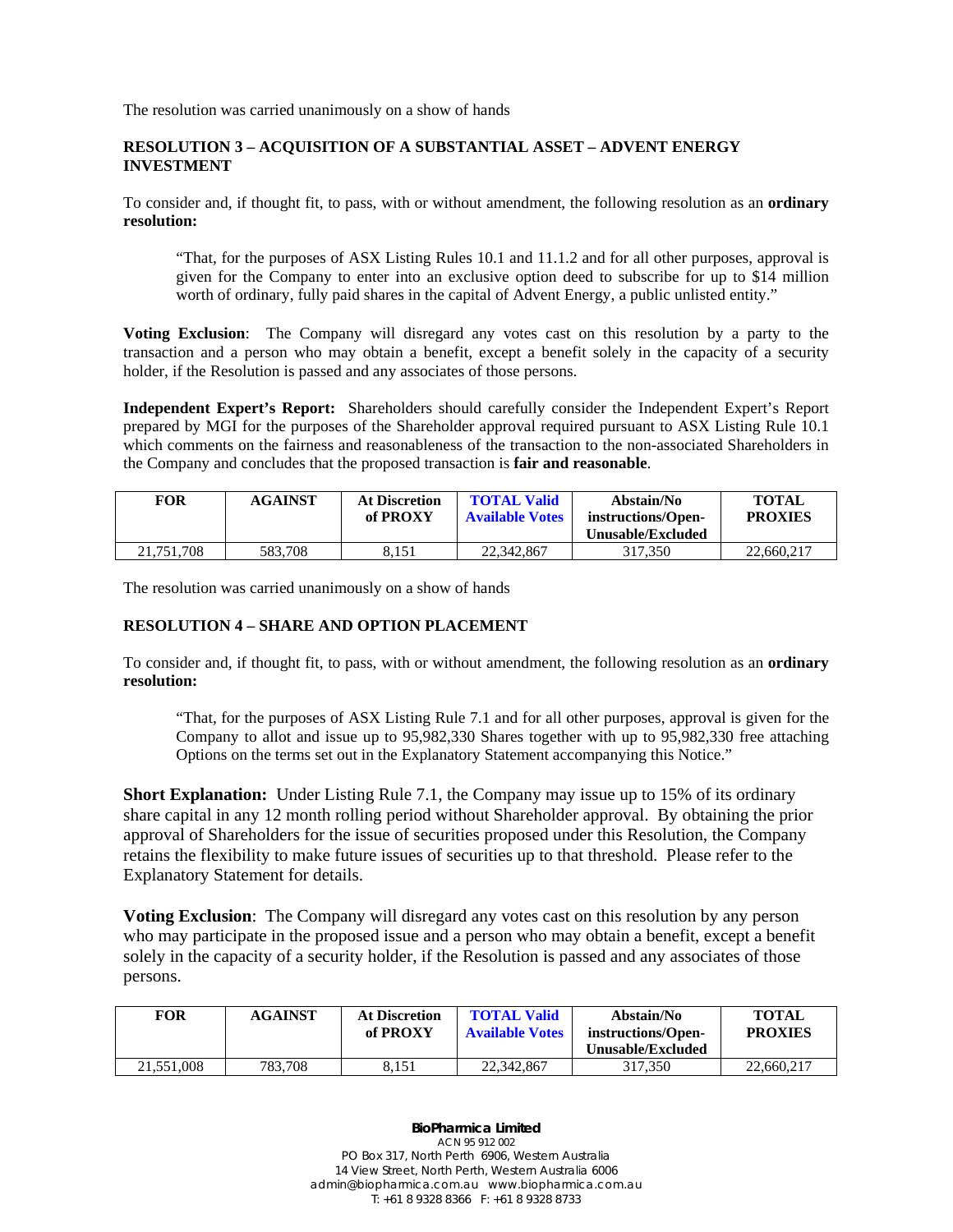The resolution was carried unanimously on a show of hands

### **RESOLUTION 5 – ISSUE OF DIRECTOR OPTIONS – MR DAVID BREEZE**

To consider and, if thought fit, to pass the following resolution as an **ordinary resolution**:

"That, for the purposes of Section 208 of the Corporations Act, ASX Listing Rule 10.11 and for all other purposes, approval is given for the Directors to allot and issue 2,000,000 Director Options to Mr David Breeze (or his nominee) on the terms and conditions set out in the Explanatory Statement."

**Voting Exclusion**: The Company will disregard any votes cast on this Resolution by Mr David Breeze (or his nominee) or any of his associates. However the Company need not disregard a vote if, it is cast by a person as a proxy for a person who is entitled to vote, in accordance with the directions on the proxy form, or it is cast by the person chairing the meeting as proxy for a person who is entitled to vote, in accordance with the directions on the proxy form to vote as the proxy decides.

| FOR       | <b>AGAINST</b> | <b>At Discretion</b><br>of PROXY | <b>TOTAL Valid</b><br><b>Available Votes</b> | Abstain/No<br>instructions/Open-<br>Unusable/Excluded | <b>TOTAL</b><br><b>PROXIES</b> |
|-----------|----------------|----------------------------------|----------------------------------------------|-------------------------------------------------------|--------------------------------|
| 8.139.778 | .160.317       | 8.151                            | 9.308.246                                    | 13.351.971                                            | 22,660,217                     |

The resolution was carried unanimously on a show of hands

## **RESOLUTION 6 – ISSUE OF DIRECTOR OPTIONS – MRS DEBORAH AMBROSINI**

To consider and, if thought fit, to pass the following resolution as an **ordinary resolution**:

"That, for the purposes of Section 208 of the Corporations Act, ASX Listing Rule 10.11 and for all other purposes, approval is given for the Directors to allot and issue 1,000,000 Director Options to Mrs Deborah Ambrosini (or her nominee) on the terms and conditions set out in the Explanatory Statement."

**Voting Exclusion**: The Company will disregard any votes cast on this Resolution by Mrs Deborah Ambrosini (or her nominee) or any of his associates. However the Company need not disregard a vote if, it is cast by a person as a proxy for a person who is entitled to vote, in accordance with the directions on the proxy form, or it is cast by the person chairing the meeting as proxy for a person who is entitled to vote, in accordance with the directions on the proxy form to vote as the proxy decides.

| <b>FOR</b> | <b>AGAINST</b> | <b>At Discretion</b><br>of PROXY | <b>TOTAL Valid</b><br><b>Available Votes</b> | Abstain/No<br>instructions/Open-<br>Unusable/Excluded | <b>TOTAL</b><br><b>PROXIES</b> |
|------------|----------------|----------------------------------|----------------------------------------------|-------------------------------------------------------|--------------------------------|
| 21.159.399 | .160,317       | 304.801                          | 22,624,517                                   | 35.700                                                | 22,660,217                     |

The resolution was carried unanimously on a show of hands

### **RESOLUTION 7 – ISSUE OF MDSYSTEMS DIRECTOR OPTIONS – MR DAVID BREEZE**

To consider and, if thought fit, to pass the following resolution as an **ordinary resolution**:

"That, for the purpose of Section 208 of the Corporations Act and for all other purposes, approval is given for the Directors to allot and issue 2,000,000 MDSystems Options to Mr David Breeze (or his nominee) on the terms and conditions set out in the Explanatory Statement."

> **BioPharmica Limited** ACN 95 912 002 PO Box 317, North Perth 6906, Western Australia 14 View Street, North Perth, Western Australia 6006 admin@biopharmica.com.au www.biopharmica.com.au T: +61 8 9328 8366 F: +61 8 9328 8733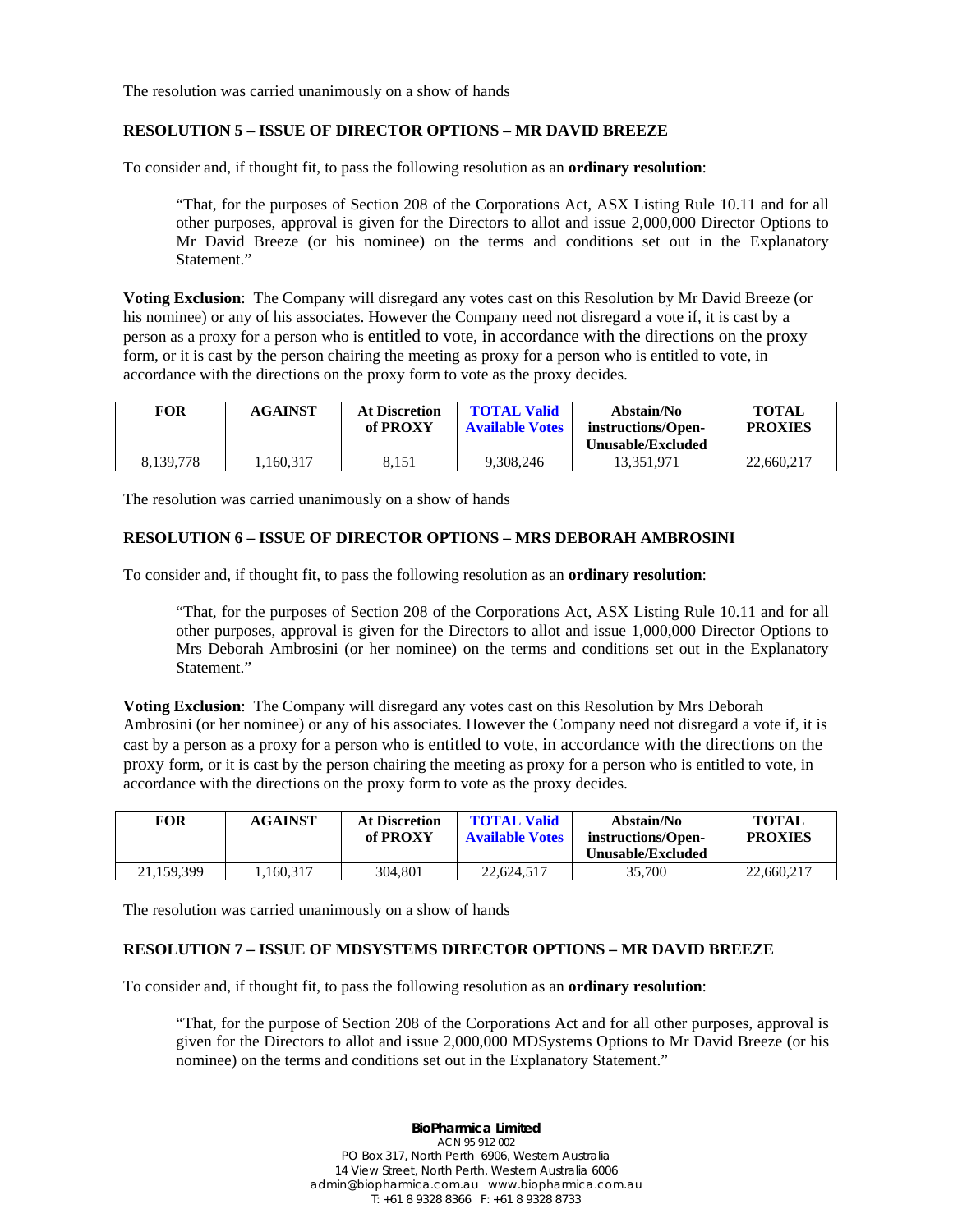**Voting Exclusion**: The Company will disregard any votes cast on this Resolution by Mr Breeze (or his nominee) or any of his associates.

| <b>FOR</b> | <b>AGAINST</b> | <b>At Discretion</b><br>of PROXY | <b>TOTAL Valid</b><br><b>Available Votes</b> | Abstain/No<br>instructions/Open-<br>Unusable/Excluded | <b>TOTAL</b><br><b>PROXIES</b> |
|------------|----------------|----------------------------------|----------------------------------------------|-------------------------------------------------------|--------------------------------|
| 8.153.778  | 1.146.317      | 8.151                            | 9.308.246                                    | 13.351.971                                            | 22,660,217                     |

The resolution was carried unanimously on a show of hands

#### **RESOLUTION 8 – ISSUE OF MDSYSTEMS DIRECTOR OPTIONS – MRS DEBORAH AMBROSINI**

To consider and, if thought fit, to pass the following resolution as an **ordinary resolution**:

"That, for the purpose of Section 208 of the Corporations Act and for all other purposes, approval is given for the Directors to allot and issue 2,000,000 MDSystems Options to Mrs Deborah Ambrosini (or her nominee) on the terms and conditions set out in the Explanatory Statement."

**Voting Exclusion**: The Company will disregard any votes cast on this Resolution by Mrs Ambrosini (or her nominee) or any of her associates.

| FOR        | <b>AGAINST</b> | <b>At Discretion</b><br>of PROXY | <b>TOTAL Valid</b><br><b>Available Votes</b> | Abstain/No<br>instructions/Open-<br>Unusable/Excluded | <b>TOTAL</b><br><b>PROXIES</b> |
|------------|----------------|----------------------------------|----------------------------------------------|-------------------------------------------------------|--------------------------------|
| 21.173.399 | .146.317       | 304.801                          | 22,624,517                                   | 35,700                                                | 22,660,217                     |

The resolution was carried unanimously on a show of hands

#### **RESOLUTION 9 – ISSUE OF MDSYSTEMS DIRECTOR OPTIONS – MR GREG GILBERT**

To consider and, if thought fit, to pass the following resolution as an **ordinary resolution**:

"That, for the purpose of Section 208 of the Corporations Act and for all other purposes, approval is given for the Directors to allot and issue 2,000,000 MDSystems Options to Mr Greg Gilbert (or his nominee) on the terms and conditions set out in the Explanatory Statement."

**Voting Exclusion**: The Company will disregard any votes cast on this Resolution by Mr Gilbert (or his nominee) or any of his associates.

| <b>FOR</b> | <b>AGAINST</b> | <b>At Discretion</b><br>of PROXY | <b>TOTAL Valid</b><br><b>Available Votes</b> | Abstain/No<br>instructions/Open-<br><b>Unusable/Excluded</b> | <b>TOTAL</b><br><b>PROXIES</b> |
|------------|----------------|----------------------------------|----------------------------------------------|--------------------------------------------------------------|--------------------------------|
| 21.173.399 | .146.317       | 304.801                          | 22,624,517                                   | 35,700                                                       | 22,660,217                     |

The resolution was carried unanimously on a show of hands

#### **RESOLUTION 10 – PARTICIPATION BY MEC IN SHARE AND OPTION PLACEMENT**

To consider and, if thought fit, to pass the following resolution as an **ordinary resolution**:

"That, for the purposes of ASX Listing Rule 10.11 and for all other purposes, approval is given for MEC to participate in the placement contemplated by Resolution 6 by subscribing for up to

> **BioPharmica Limited** ACN 95 912 002 PO Box 317, North Perth 6906, Western Australia 14 View Street, North Perth, Western Australia 6006 admin@biopharmica.com.au www.biopharmica.com.au T: +61 8 9328 8366 F: +61 8 9328 8733